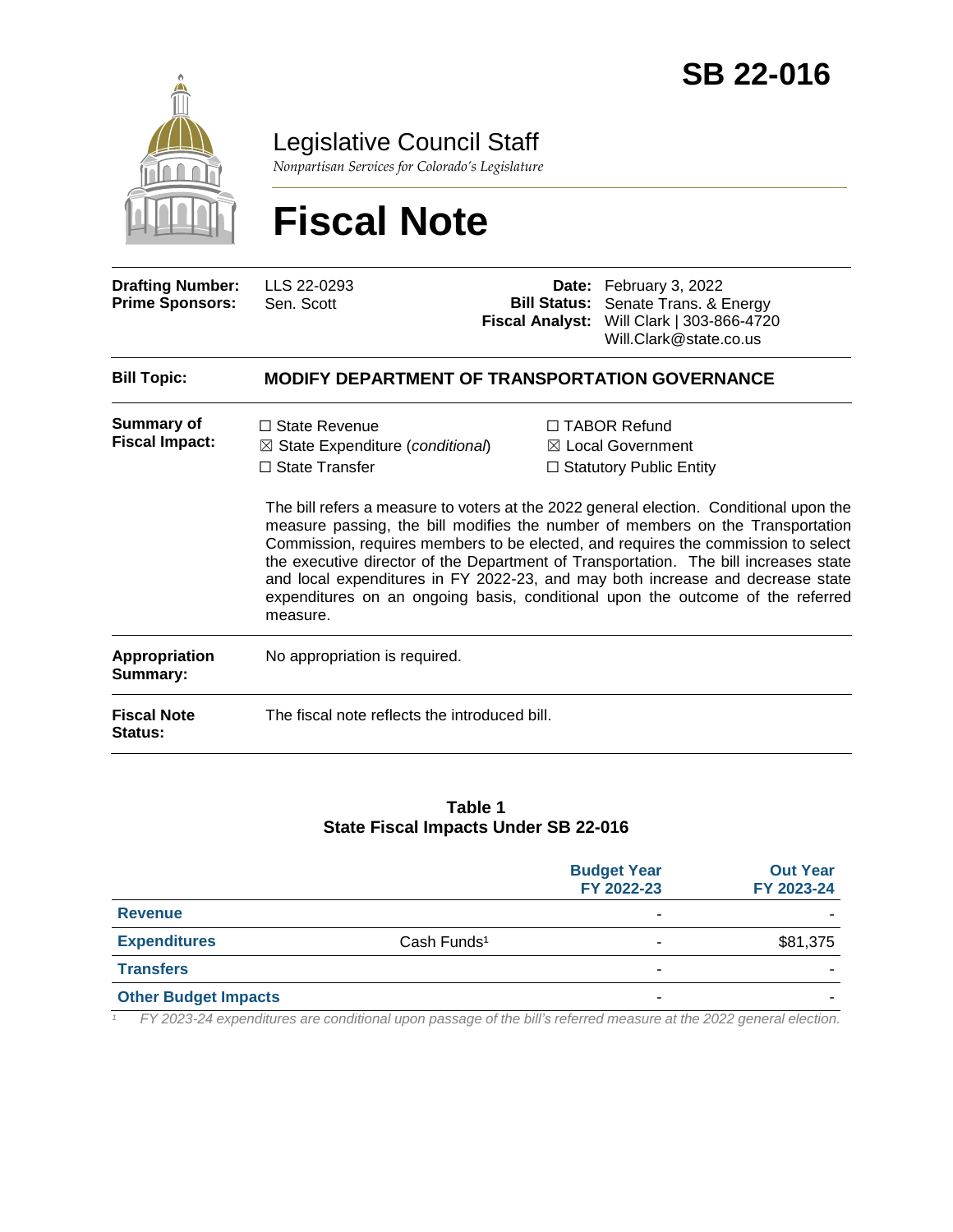Page 2

# February 3, 2022 **SB 22-016**

# **Summary of Legislation**

This bill refers a measure to voters at the 2022 general election. If approved, the measure will change the number of members on the Transportation Commission to match the number of congressional districts in the state, require future commission members to be elected from each congressional district and the state at large, and require the commission to select future executive directors of the Colorado Department of Transportation (CDOT).

#### **Background**

Currently, CDOT's executive director is appointed by the Governor. The Transportation Commission of Colorado is made up of 11 members from statutorily-designated districts serving four-year terms, who are also appointed by the Governor, with consent of the Senate. The Transportation Commission provides oversight, policy direction, and makes resource allocation decisions for CDOT.

Candidates for state public office who do not seek party nomination must collect a minimum number of signatures to petition onto the ballot. Petition signatures are reviewed by the Department of State (DOS) to confirm that the persons signing are residents of Colorado and reside within the proper jurisdictional boundary. The DOS contracts with the Department of Personnel and Administration (DPA) to conduct these reviews.

# **Assumptions**

If the referred measure passes at the 2022 general election, the bill requires the DOS to add nine Transportation Commission positions to the ballot for the November 2024 general election, including an at-large position and a position for each congressional district. This fiscal note assumes that fifteen additional candidates will petition onto the ballot for the new positions, requiring the DOS to review 24,000 additional signatures for positions representing the eight congressional districts and 13,500 signatures for the new at-large position.

# **State Expenditures**

The bill increases state expenditures in FY 2022-23 associated with placing the referred measure on the 2022 general election ballot. If voters pass the referred measure included in the bill, state cash fund expenditures will increase in the Department of State by \$81,375 in FY 2023-24, and decrease in multiple agencies starting in FY 2024-25, as detailed below.

**Election expenditure impact — existing appropriations.** This bill includes a referred measure that will appear before voters at the November 2022 general election. While no additional appropriation is required, certain election costs are incurred by the state when ballot measures are referred. These include reimbursing counties for certain election costs; publishing the text and title of the measure in newspapers across the state; and preparing and mailing the ballot information booklet.